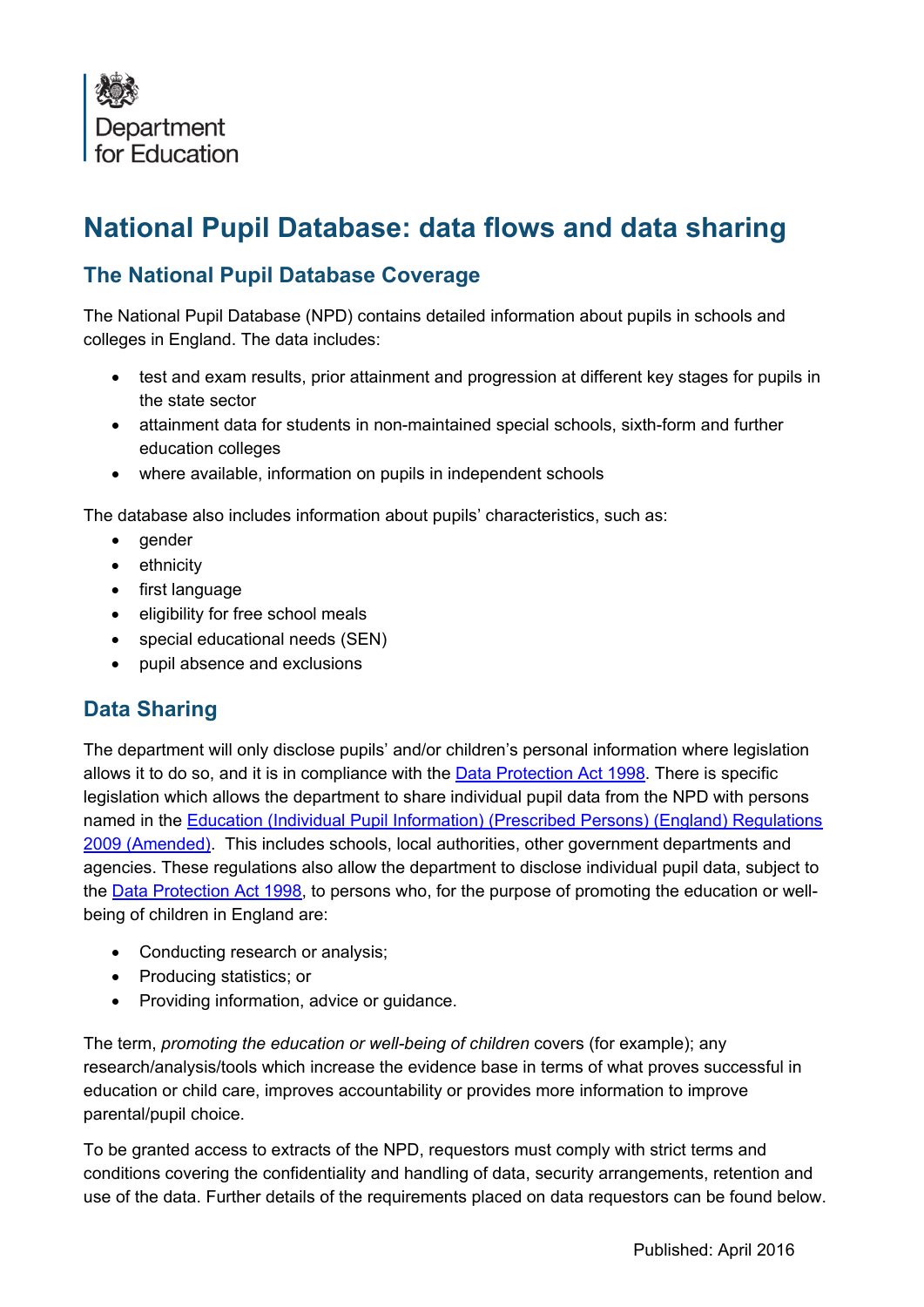DfE support this data sharing as high quality research and analysis drives up the quality of the education system by giving system leaders, teachers and policy-makers access to high quality evidence on what works, improves pedagogy and helps drive a culture of evidence-based practice. The further use and analysis of data can also drive accountability and school performance by enabling analysis of school performance to further enhance schools knowledge it terms of what is effective and successful. Easily accessible analysis and data tools can provide parents and young people with better, or more accessible, information to make more informed choices about their education and/or future career. In some cases, information held may be used in order to contact children for the purpose of further educational research. When we do this, we insist that relevant pupil/parent consent is requested at first contact.

Third parties can:

- Analyse the information we share with them to identify evidence of what supports educational practices and children's wellbeing;
- Publish summary analyses of their work and reports/tools from their analyses;
- Assist in *"what works?"* trials to develop evidence-based teaching and pedagogical practice

where these activities fall under the remit of promoting the education or well-being of children in England.

They must not:

- Publish or disclose individual children's details
- Contact children or parents for anything other than taking part in an approved research project
- Use the raw data to directly market products or services to children or their parents
- Sell on individual children's details

The Department does not charge for providing extracts from the NPD.

The Department publishes a [list of external requests for data from the NPD,](https://www.gov.uk/government/publications/national-pupil-database-requests-received) which includes details of the requestor organisation, project aims and tier of data requested (recorded from 1 August 2012 onwards). Further information about the range of data available in the NPD, including example data, can be found in ' [data sources by year'](https://www.gov.uk/government/publications/national-pupil-database-user-guide-and-supporting-information) and ' [example data files'](https://www.gov.uk/government/publications/national-pupil-database-user-guide-and-supporting-information).

DfE make template privacy notices available to schools/LAs which they can use to inform pupils/parents how they use pupil data and include links to the onward use of this data by DfE. We make it clear what information we hold, why it is held, the uses DfE and its partners make of it and publish a statement on our [website](https://www.gov.uk/data-protection-how-we-collect-and-share-research-data) setting this out.

#### **Data Retention**

Initially, the data held in the NPD is used both for operational purposes (for example, to allocate funding or to enable effective operations in schools) and analytical purposes, after which it is retained over a longer timeframe for historical, statistical or research purposes. The Data Protection Act contains an exemption (s33(3)) that allows us to keep the data indefinitely for historical, statistical or research purposes.

A retention period is set for any extract of the NPD we provide to third parties and is usually between 6 months to 3 years depending on the aims of the project.